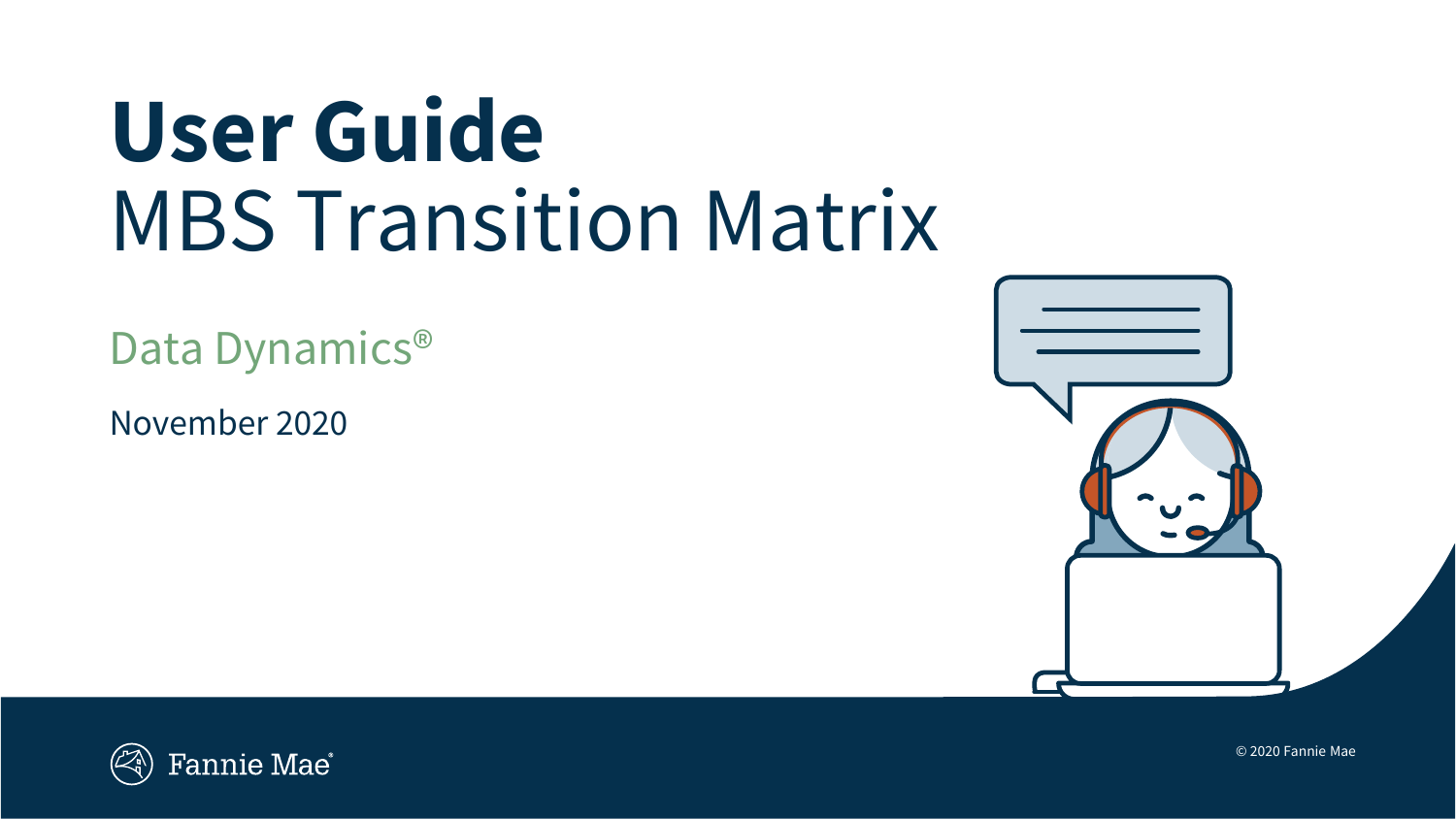# **MBS Transition Matrix**

Available through the **[Forbearance and Delinquency Dashboard](https://datadynamics.fanniemae.com/data-dynamics/#/report/21)** tile in the MBS section of Data Dynamics

## **Transparency**

Shows month-over-month transitions in Forbearance, Workout, and Delinquency status for loans that collateralize our MBS.

# **Existing and Upcoming MBS Disclosures**

Currently publishing monthly pool-level delinquency status and Borrower Assistance Plan (BAP) stratifications. Will begin to publish loan-level Alternative Delinquency Resolution disclosures in December 2020.

# 3

 $\overline{4}$ 

 $\mathcal{L}$ 

The MBS Transition Matrix is intended to provide insight into changes in these balances. Investors may find the report useful for projecting cashflows on MBS securities.

## **MBS Focus**

**Insights** 

Transition rates are calculated in accordance with MBS policies; as a result, transition rates may not be applicable to credit risk transfer (CRT) securities.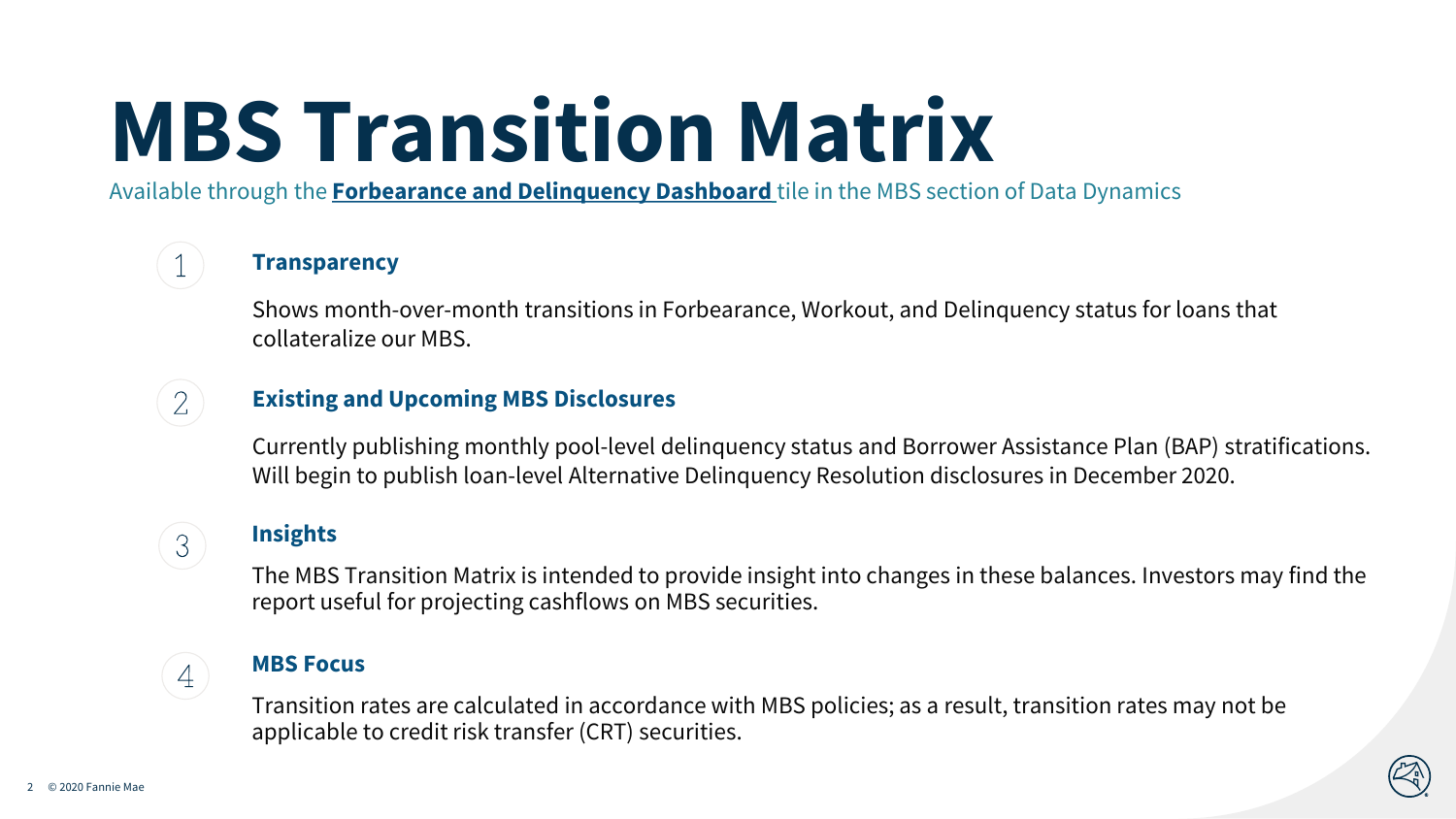# **Using the MBS Transition Matrix**

**The dashboard includes three matrices that allow investors to analyze month-over-month transitions in Forbearance, Workout, and Delinquency status for loans that collateralize our MBS.**

# **Timing of Status Reporting**

- Fannie Mae currently discloses the pool-level BAP stratification with a one-month delay relative to other disclosures, due to the timing of our servicing reporting cycle.
- For example, the monthly MBS disclosures published in November contain the pool-level delinquency stratification in October and the pool-level BAP stratification in September.
- We align the delinquency and BAP status delays in the MBS Transition Matrix to provide applesto-apples reporting.
- For example, if the most recent BAP status available is September but the most recent delinquency status available is October, the latest month available in the MBS Transition Matrix will be September.



# **Explanation of updates**

#### **View by Loan Count or UPB 1**

Toggle between a loan count or the UPB in the Beginning month.

#### **Select Beginning Month 2**

Corresponds to the Y-Axis. The Ending month (X-Axis) is always the month immediately following this selection.

### **Filtering**

**3**

Filter by security or by any combination of coupon, vintage, story, or prefix.

### **Definitions**

**4**

**5**

Click this symbol for definitions of the classifications used in each table.

### **Transition Rates**

The table illustrates transition rates as a percentage of the beginning population.

### **6 Loan Population**

Reflects transition rates for the entire population of loans that was active in the Beginning month; whereas monthly MBS disclosures and existing Data Dynamics reports show investor balances for active loans as of the disclosure publication date.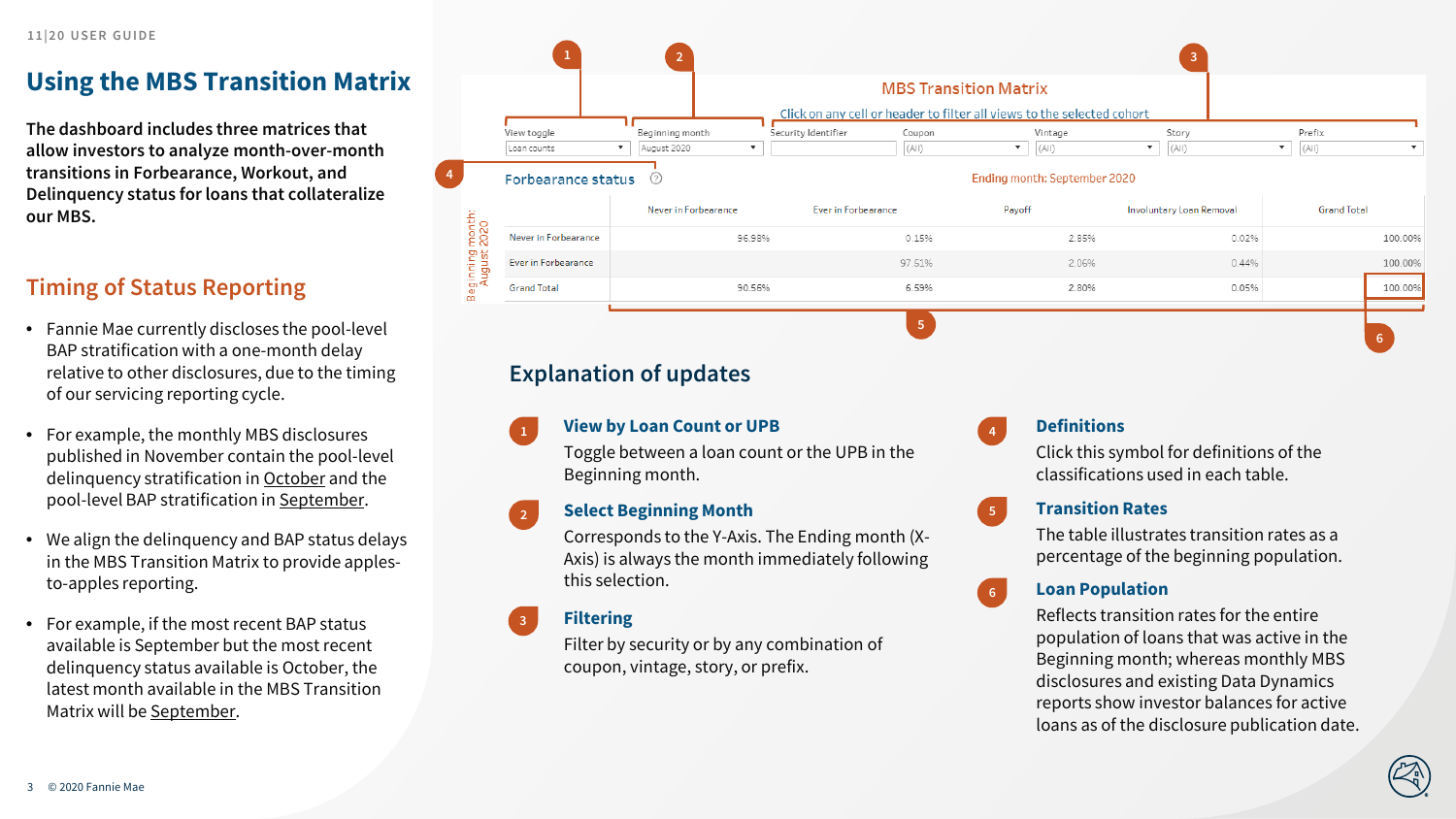# **MBS Transition Matrix Tables**

**Analyze month-over-month transitions in Forbearance, Workout, and Delinquency status for loans that collateralize our MBS.**

# **(1) Forbearance Status Transitions**

- Shows transition rates between forbearance statuses and loan payoff/removal.
- By filtering to prior periods using the Beginning month dropdown, users can see the evolution of transition rates. For instance, the rate of loans transitioning from "Never in Forbearance" to "Ever in Forbearance" has declined period over period.



#### Forbearance status (?)

#### Never in Forbearance Ever in Forbearance Payoff **Involuntary Loan Removal Grand Total** Beginning month:<br>August 2020 Never in Forbearance 2.85% 0.02% 96.98% 0.15% 100.00% Ever in Forbearance 97.51% 2.06% 0.44% 100.00% 280% 0.05% **Grand Total** 90 56% 6.59% 100.00% **2 4 5 6 1**

**5**

**6**

**4**

Ending month: September 2020

## **Interpreting the Forbearance Status\***

#### **Lookback Period 1**

These statuses indicate whether a loan has previously been reported as being in forbearance since January 2014.

#### **New Loans in Forbearance 2**

Rate at which loans that were never in forbearance as of the Beginning month transition into forbearance the following month.

#### **Insight: Transitions over Time 3**

By filtering to prior periods, users can see rate of loans transitioning from "Never in Forbearance" to "Ever in Forbearance" has declined period over period.

### **Analyze Payoffs and Removals**

Compare rates of loan payoff/removal for loans that were never in forbearance and ever in forbearance.

**Insight: September Payoffs** 

A higher share of loans that were "Never in Forbearance" in August 2020 paid off in September than loans that were "Ever in Forbearance" in August 2020.

### **Insight: September Removals**

Conversely, a higher share of the "Ever in Forbearance" population transitioned to involuntary loan removal in September 2020.

\*Fannie Mae relies on its servicers to provide complete and accurate data. In cases where servicers do not report in accordance with our standards, Fannie Mae works with the servicers to improve the quality of their reporting. However, we cannot guarantee the data that is reported is complete or error-free.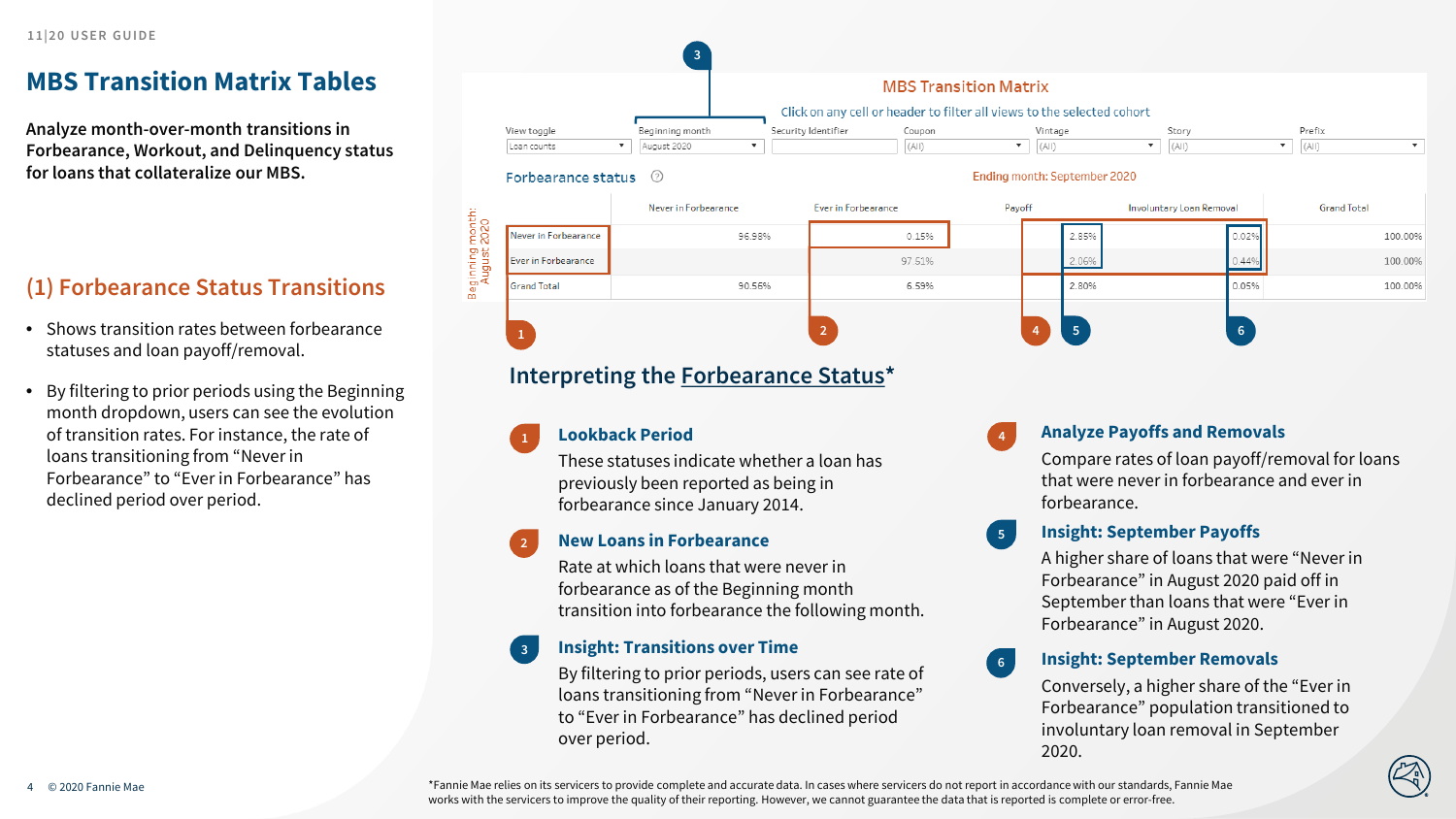# **MBS Transition Matrix Tables**

**Analyze month-over-month transitions in Forbearance, Workout, and Delinquency status for loans that collateralize our MBS.**

# **(2) Workout Status Transitions**

- Shows transition rates between workout status and loan payoff/removal.
- Derive insights into the rate at which loans that were in a forbearance plan as of the Beginning month transition into a workout such as a repayment plan, payment deferral, or trial modification.
- In cases where a loan is reported to be in multiple workout options, such as a payment deferral and active forbearance plan, the most recently received workout option will take precedence.

| Workout status                    | (2) | Ending month: September 2020<br>$\mathcal{D}$ |                |                         |                    |                                        |                                         |        |                             |                    |  |
|-----------------------------------|-----|-----------------------------------------------|----------------|-------------------------|--------------------|----------------------------------------|-----------------------------------------|--------|-----------------------------|--------------------|--|
|                                   |     | <b>Active Forbearance</b>                     | Repayment Plan | <b>Payment Deferral</b> | Modification trial | Ever in<br>Forbearance - No<br>Workout | Never in<br>Forbearance - No<br>Workout | Payoff | Involuntary Loan<br>Removal | <b>Grand Total</b> |  |
| <b>Active Forbearance</b>         |     | 84.89%                                        | 0.34%          | 5.11%                   | 0.26%              | 7.77%                                  |                                         | 1.31%  | 0.31%                       | 100.00%            |  |
| Repayment Plan                    |     | 3.21%                                         | 80.61%         | 1.94%                   | 0.28%              | 8.03%                                  | 4.30%                                   | 1.19%  | 0.43%                       | 100.00%            |  |
| <b>Payment Deferral</b>           |     | 5.74%                                         | 0.01%          | 92.72%                  | 0.01%              |                                        |                                         | 1.47%  | 0.06%                       | 100.00%            |  |
| Modification trial                |     | 2.00%                                         | 0.03%          | 0.60%                   | 70.30%             | 3.83%                                  | 2.46%                                   | 0.84%  | 19.94%                      | 100.00%            |  |
| Ever in Forbearance - No Workout  |     | 1.91%                                         | 0.05%          | 2.52%                   | 0.10%              | 90.96%                                 |                                         | 3.89%  | 0.57%                       | 100.00%            |  |
| Never in Forbearance - No Workout |     | 0.15%                                         | 0.00%          | 0.00%                   | 0.00%              |                                        | 96.97%                                  | 2.85%  | 0.02%                       | 100.00%            |  |
| <b>Grand Total</b>                |     | 3.67%                                         | 0.05%          | 0.81%                   | 0.05%              | 2.03%                                  | 90.55%                                  | 2.80%  | 0.05%                       | 100.00%            |  |
|                                   |     |                                               |                |                         |                    |                                        |                                         |        |                             |                    |  |
|                                   |     | 5                                             |                |                         |                    |                                        |                                         |        |                             | 3                  |  |

**4**

**5**

### **Interpreting the Workout Status\***

### **Forbearance Transitions 1 3**

**3**

Rate at which loans that were in a forbearance plan transition into a workout. For example, almost 5% of loans in "Active Forbearance" in August 2020 transitioned to a "Payment Deferral" in September 2020.

### **Exiting Forbearance without a Workout**

Rate at which loans exit an active forbearance plan with no workout, either via reinstatement, because none of the workout options were appropriate, or a workout has not yet been completed.

### **Payoffs/Removals for Various Workouts**

Compare the rates of loan payoff or removal for loans in various workout options.

### **Insight: Highest Payoff Rates**

For example, the population of loans that was "Ever in Forbearance – No Workout" had the highest payoff rate in September 2020.

### **Lookback Period**

These statuses indicate whether a loan has previously been reported as being in forbearance since January 2014 and is not in any of the other workout statuses.

\*Fannie Mae relies on its servicers to provide complete and accurate data. In cases where servicers do not report in accordance with our standards, Fannie Mae works with the servicers to improve the quality of their reporting. However, we cannot guarantee the data that is reported is complete or error-free.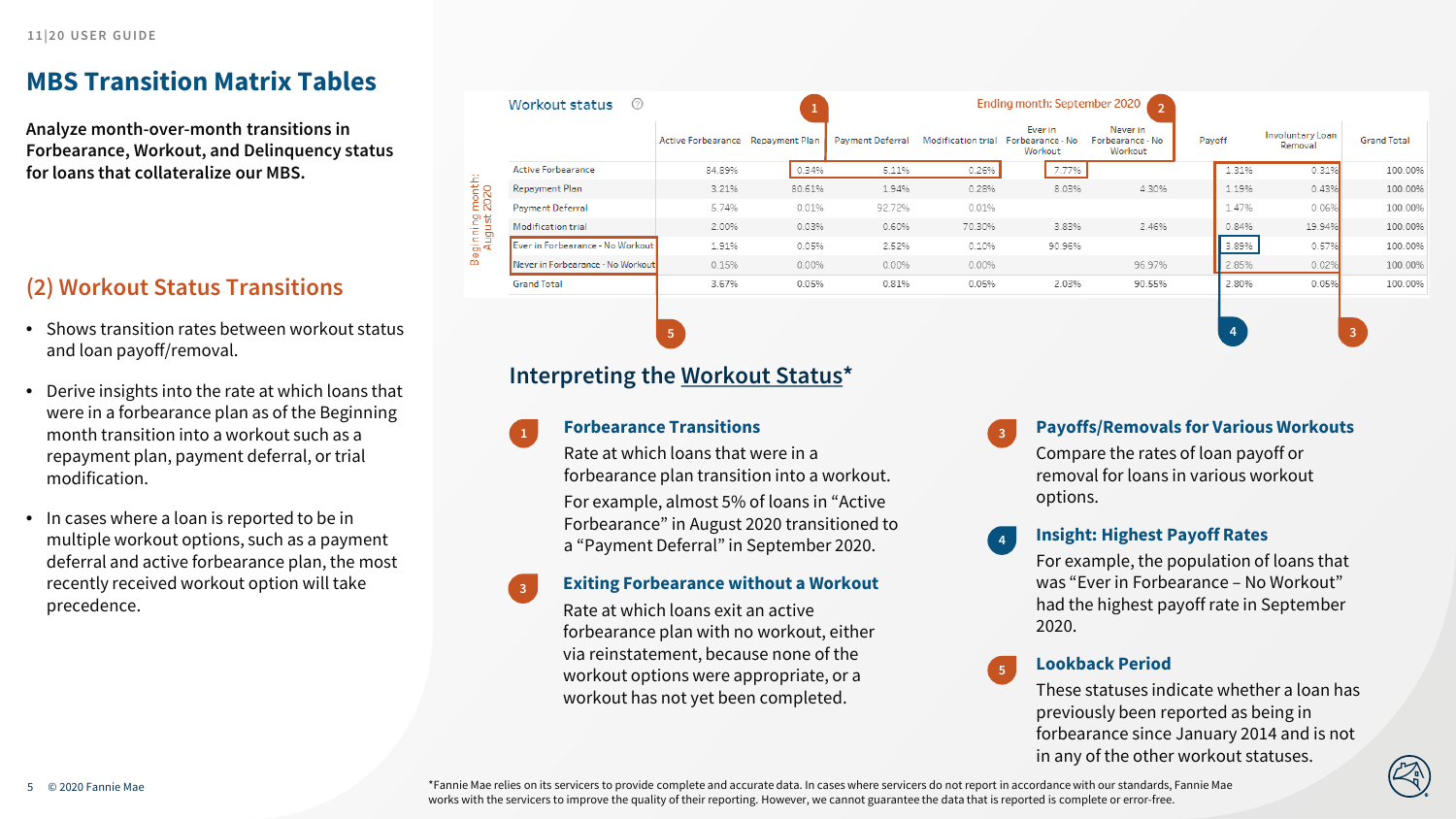# **MBS Transition Matrix Tables**

**Analyze month-over-month transitions in Forbearance, Workout, and Delinquency status for loans that collateralize our MBS.**

# **(3) Delinquency Status Transitions**

- Shows transition rates between delinquency status and loan payoff/removal.
- Derive insights into the rate at which loans move into deeper delinquency, as well as the rate at which they cure.

|                    | ⊘       |                    | Ending month: September 2020 |             |          |        |                             |                    |
|--------------------|---------|--------------------|------------------------------|-------------|----------|--------|-----------------------------|--------------------|
|                    | Current | 30-50d DLO         | 60-89d DLQ                   | 90-119d DLQ | 120d+DLO | Payoff | Involuntary Loan<br>Removal | <b>Grand Total</b> |
| Current            | 96.60%  | 0.54%              | 0.00%                        | 0.00%       | 0.00%    | 2.85%  | 0.00%                       | 100.00%            |
| 30-59d DLQ         | 35.31%  | 33.65%             | 28.46%                       | 0.05%       | 0.23%    | 2.28%  | 0.03%                       | 100.00%            |
| 60-89d DLO         | 14.24%  | 7.30%              | 26.17%                       | 50.51%      | 0.24%    | 1.31%  | 0.24%                       | 100.00%            |
| 90-119d DLO        | 12.91%  | 1.28%              | 3.40%                        | 20.49%      | 60.23%   | 1.19%  | 0.50%                       | 100.00%            |
| 120d+DLO           | 10.10%  | 0.32%              | 0.21%                        | 0.56%       | 85.66%   | 1.13%  | 2.03%                       | 100.00%            |
| <b>Grand Total</b> | 93.40%  | 0.87%              | 0.41%                        | 0.36%       | 2.11%    | 2.80%  | 0.05%                       | 100.00%            |
|                    |         | Delinquency status |                              | 1           |          |        |                             |                    |

### **Interpreting the Delinquency Status\***

### **1 Delinquency Roll Rates**

**2**

As an example, for loans 30d DLQ in beginning Month (e.g., August), track the DLQ status in the ending month (e.g., September).

### **Insight: Elevated Loan Removals\*\***

Until January 2021, involuntary loan removals will continue to occur after four consecutive missed payments; thereafter, the timeframe for loan buyout will be extended to twenty-four months.

### **Insight: Elevated 120d+ DLQ Status**

**3**

Loans in an active workout, such as a forbearance plan, are not bought out after missing four consecutive monthly payments. As a result, loans that remain in the 120d DLQ status are elevated at this time.

\*Fannie Mae relies on its servicers to provide complete and accurate data. In cases where servicers do not report in accordance with our standards, Fannie Mae works with the servicers to improve the quality of their reporting. However, we cannot guarantee the data that is reported is complete or error-free.

\*\*Fannie Mae recently extended the timeframe for its delinquent loan buyout policy (see [here](https://capmrkt.fanniemae.com/portal/funding-the-market/mbs/news/2020/sf-mbs-delinquent-loan-buyout-extension-093020.html) for details) from four consecutive missed monthly payments to twenty-four consecutive monthly payments, which will first be reflected when January 2021 factors are released.